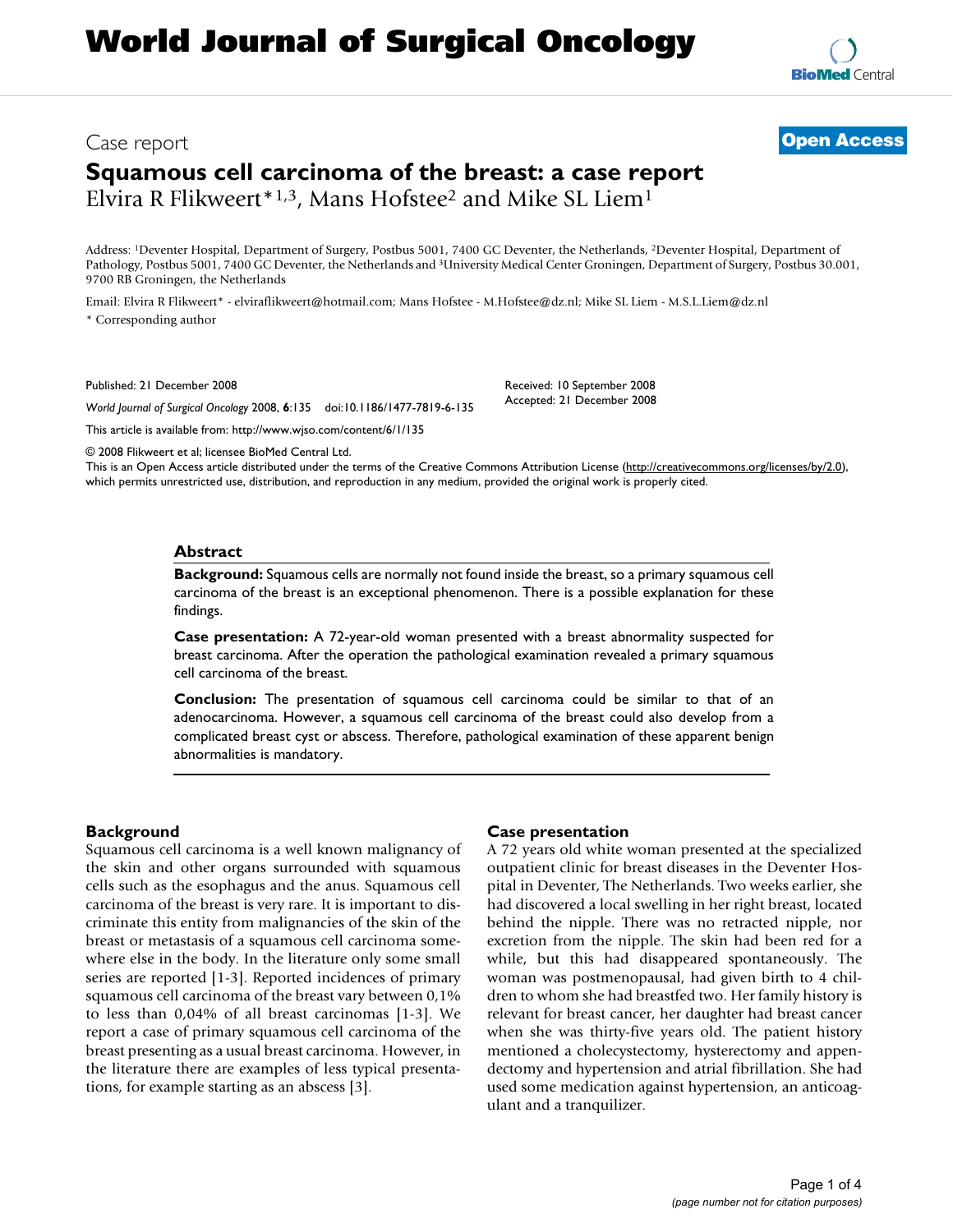Physical examination revealed an elastic swelling, located centrally in the right breast, measuring about five centimetres across, without fixation to the skin or pectoralis major muscle fascia. The tumour appeared malignant. No abnormalities were observed in the left breast, nor in axillar or supraclavicular lymph nodes. A digital mammogram was performed and showed a mass of 32 millimetres with spiculated margins, positioned five centimetres behind the nipple. Ultrasound of the lesion confirmed this. The radiologist classified the mass as a suspicious abnormality (figure 1). A fine-needle aspiration (FNA) of the swelling was taken. The pathology report confirmed the presence of a malignancy. The pathologist described atypical epithelial cells with polymorphism of the nucleoli, and the conclusion was adenocarcinoma of the breast. An additional ultrasound of the right axilla was performed. It showed a lymph node of 1.5 centimetre, without pathological characteristics. The patient and her family were informed thoroughly about the different treatment possibilities. The decision was made to perform a mastectomy and a sentinel node procedure.

Under the nipple, subcutaneously, 44 megabecquerel Technetium99 nanocolloid was injected five hours before the operation. However on the scan made just before the operation, there was no sentinel node visible. At the beginning of the operation patent blue dye was injected to locate the sentinel node. During the operation three blue lymph vessels were seen. There were, however, more enlarged lymph nodes without blue coloring but with pathologic aspect. It was decided to perform a regular lymphadenectomy of the axilla, without removing the highest level nodes. The postoperative course was uncomplicated. She left the hospital five days after the operation, the drains were removed prior to discharge. Pathological examination showed a locally cornified squamous cell carcinoma with a mitosis activity index of more than 20 (figure 2). The conclusion was a radical excision of a moderate differentiated squamous cell carcinoma of the breast, with a size of four centimeters. The Bloom Richardson score was eight, this means high grade malignant. In the preparation eleven lymph nodes were found of which two had metastasis of squamous cell carcinoma. There was no metastasis in the lymph nodes located right underneath the axillary vein. Hence, the tumour was classified as pT2N1Mx breast carcinoma. Determination of the hormone receptors showed positivity for estrogen receptor, the progesterone receptor identification was negative. There was no amplification of the her2neu receptor.

The case was discussed in the multidisciplinary oncology conference. The decision was made to treat this patient according to the Dutch national guidelines for adjuvant treatment with breast carcinoma, just like an adenocarcinoma. Patient was thus started on hormonal therapy: intitially tamoxifen 20 mg daily for two and a half year and



## Figure 1

**Mammogram of the of the right breast of the patient in two directions**. Clearly visible the mass, located behind the nipple.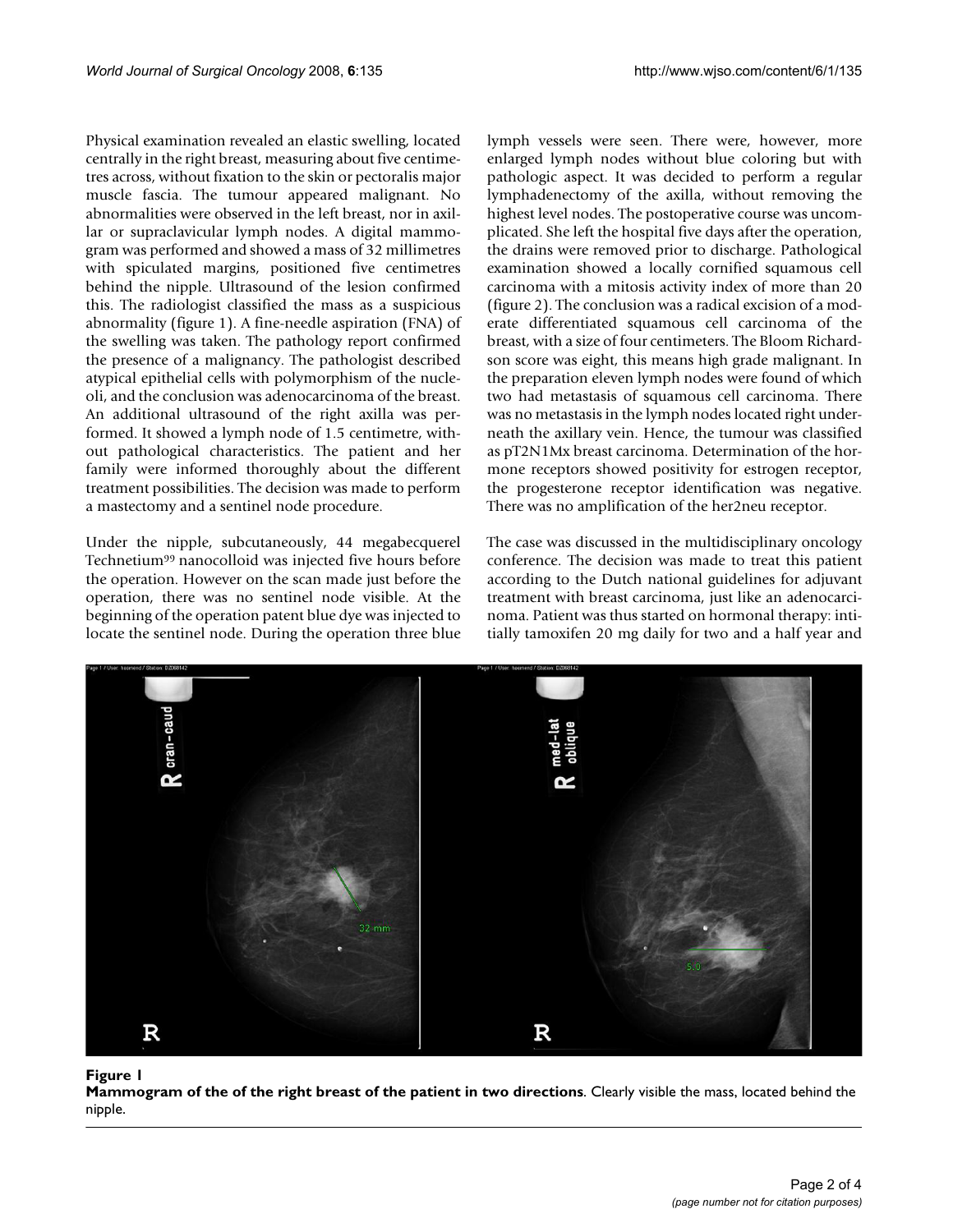

Figure 2 **Squamous cell carcinoma surrounding a pre-existent milk duct, central in the picture**.

an aromatase inhibitor hereafter for the same period. The patient had no other complaints or signs of another tumour.

## *Clinical course*

A year after the operation there were no indications for relapse nor for metastasis or a skin tumor. The tamoxifen was replaced by an aromatase inhibitor because of sideeffects, mostly nausea.

Almost two years after the operation she visited the outpatient medical oncology clinic because of fatigue, anorexia and weight loss. Laboratory investigation showed hypercalcemia. Further evaluation with bone scintigraphy and an ultrasound of the liver showed both, bone and liver metastases. The metastatic disease in the lever was proven by FNA. She was briefly admitted to the clinical ward and was transferred to a hospice facility, where she died shortly afterwards.

# **Discussion**

Primary squamous cell carcinoma of the breast is very rare. It is called primary pure squamous cell carcinoma when the malignant cells are all of the squamous cell type, there is no relation with the skin and if there is no indication for a primary location somewhere else in the body [4,5]. It is noteworthy to distinguish this type from mixed tumours, where some patches of squamous cells can be found in adenocarcinoma of the breast and from metastasis of squamous cell carcinoma of an origin somewhere else. The etiology and pathogenesis of squamous cell carcinoma of the breast is still unclear. It has been suggested that it may be a very extreme form of squamous cell metaplasia, developing into an adenocarcinoma. This could also explain the mixed forms [6]. Moreover, squamous cell metaplasia is also seen in cysts, chronic inflammations, abscesses and adenofibromas[2]. If these disorders may evolve into carcinomas, this may explain the occurrence of primary squamous cell carcinoma. This hypothesis is further supported by many cases, where primary squamous cell carcinoma is reported after its initial appearance as a benign disorder (abscess or after implantation of a breast prosthesis or after radiation therapy) [2,3,5,7-9]. In our case, however, there was no such preexistent abnormality. Nonetheless, she did report some inflammation before her presentation at our clinic. In the literature this type of breast carcinoma occurs merely in elderly women. In addition to a presentation with inflammation, the average size of the tumour is larger than adenocarcinoma of the breast [1,2,4]. There are no typical findings on the mammogram. Ultrasound may show a complicated cyst or an inflammatory process. A biopsy should be obtained. In our case, fine-needle aspiration showed malignant cells. The conclusion of the report, adenocarcinoma, was incorrect. In retrospection, it was not justified to draw that conclusion. In one case a correct diagnosis was made on the basis of FNA alone [10].

Squamous cell carcinomas are reported to result in less lymphatic spread than adenocarcinomas. In 10–30% of cases there is lymph node infiltration at the time of surgery [1,2]. In contrast, about 30% of the patients will develop distant metastasis. Squamous cell carcinomas are generally hormone receptor negative [1-5]. It is recommended to give patients similar adjuvant therapy but the radiosensitivity of squamous cell carcinomas is uncertain. The five year survival is 67% in a small retrospective series of eleven patients [2].

Whether investigations, such as PET scans, in search of distant metastases or a primary squamous tumour site should be performed is still a matter of debate [11]. In our patient, further investigation was initially unwarranted because we had no suspicion that the estrogen positive breast tumour was a distant metastasis of an unknown primary squamous site.

# **Conclusion**

Primary squamous cell carcinoma of the breast is rare. Its existence and possible evolution of an apparently benign disorder underlines the importance of pathological examination of complicated cysts and breast abscesses.

## **Consent**

Written informed consent was obtained from the patient for publication of this case report and accompanying images. A copy of the written consent is available for review by the Editor-in-Chief of this journal.